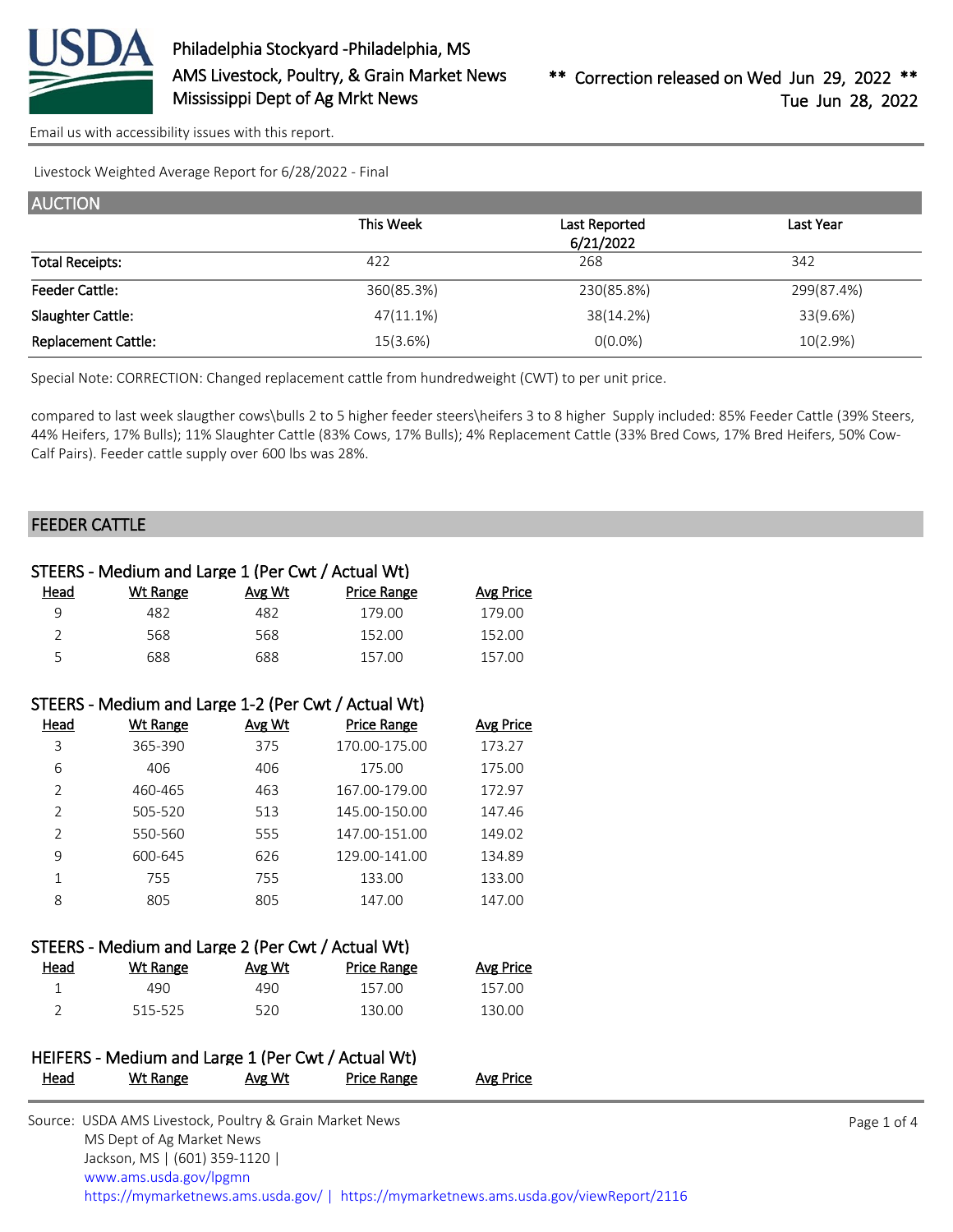

[Email us with accessibility issues with this report.](mailto:mars@ams.usda.gov?subject=508%20issue)

| 7              | 676             | 676           | 130.00                                               | 130.00           |
|----------------|-----------------|---------------|------------------------------------------------------|------------------|
|                |                 |               | HEIFERS - Medium and Large 1-2 (Per Cwt / Actual Wt) |                  |
| Head           | <b>Wt Range</b> | <u>Avg Wt</u> | <b>Price Range</b>                                   | <b>Avg Price</b> |
| 1              | 165             | 165           | 135.00                                               | 135.00           |
| $\mathbf{1}$   | 200             | 200           | 135.00                                               | 135.00           |
| $\mathbf{1}$   | 250             | 250           | 135.00                                               | 135.00           |
| 5              | 300-315         | 309           | 146.00-157.00                                        | 152.22           |
| $\overline{2}$ | 350-385         | 368           | 150.00-164.00                                        | 157.33           |
| 11             | 410-438         | 435           | 146.00-155.00                                        | 152.85           |
| 8              | 450-480         | 474           | 135.00-152.00                                        | 146.86           |
| 3              | 500-545         | 517           | 145.00-151.00                                        | 148.89           |
| $\mathbf{1}$   | 580             | 580           | 125.00                                               | 125.00           |
| 1              | 610             | 610           | 129.00                                               | 129.00           |
| 4              | 650-665         | 661           | 125.00-130.00                                        | 127.77           |
| 1              | 790             | 790           | 112.00                                               | 112.00           |
|                |                 |               |                                                      |                  |

|      | HEIFERS - Medium and Large 2 (Per Cwt / Actual Wt) |        |                    |                  |
|------|----------------------------------------------------|--------|--------------------|------------------|
| Head | <b>Wt Range</b>                                    | Avg Wt | <b>Price Range</b> | <b>Avg Price</b> |
|      | 220                                                | 220    | 110.00             | 110.00           |
| ς    | 305-320                                            | 310    | 135.00-139.00      | 137.30           |
| ς    | 365-390                                            | 375    | 119.00-143.00      | 133.81           |
| 4    | 410-445                                            | 426    | 115.00-137.00      | 129.38           |
|      | 480-490                                            | 485    | 115.00-120.00      | 117.47           |

|      | BULLS - Medium and Large 1 (Per Cwt / Actual Wt) |        |                    |                  |
|------|--------------------------------------------------|--------|--------------------|------------------|
| Head | Wt Range                                         | Avg Wt | <b>Price Range</b> | <b>Avg Price</b> |
|      | 495.                                             | 495    | 175.00             | 175.00           |

1 560 560 110.00 110.00

|                | BULLS - Medium and Large 1-2 (Per Cwt / Actual Wt) |        |                    |                  |
|----------------|----------------------------------------------------|--------|--------------------|------------------|
| Head           | Wt Range                                           | Avg Wt | <b>Price Range</b> | <b>Avg Price</b> |
| 1              | 265                                                | 265    | 180.00             | 180.00           |
| 4              | 300-320                                            | 305    | 173.00-183.00      | 177.30           |
| 4              | 350-380                                            | 363    | 160.00-180.00      | 171.10           |
| $\mathcal{P}$  | 425-440                                            | 433    | 150.00-160.00      | 154.91           |
| $\mathcal{P}$  | 455-460                                            | 458    | 145.00-150.00      | 147.49           |
| $\mathfrak{D}$ | 510-530                                            | 520    | 130.00-147.00      | 138.34           |
|                | 575                                                | 575    | 125.00             | 125.00           |
|                | 610                                                | 610    | 135.00             | 135.00           |

# BULLS - Medium and Large 2 (Per Cwt / Actual Wt)

| <b>Head</b> | Wt Range                                                | Avg Wt | Price Range | Avg Price                                                                              |             |
|-------------|---------------------------------------------------------|--------|-------------|----------------------------------------------------------------------------------------|-------------|
|             | Source: USDA AMS Livestock, Poultry & Grain Market News |        |             |                                                                                        | Page 2 of 4 |
|             | MS Dept of Ag Market News                               |        |             |                                                                                        |             |
|             | Jackson, MS   (601) 359-1120                            |        |             |                                                                                        |             |
|             | www.ams.usda.gov/lpgmn                                  |        |             |                                                                                        |             |
|             |                                                         |        |             | https://mymarketnews.ams.usda.gov/   https://mymarketnews.ams.usda.gov/viewReport/2116 |             |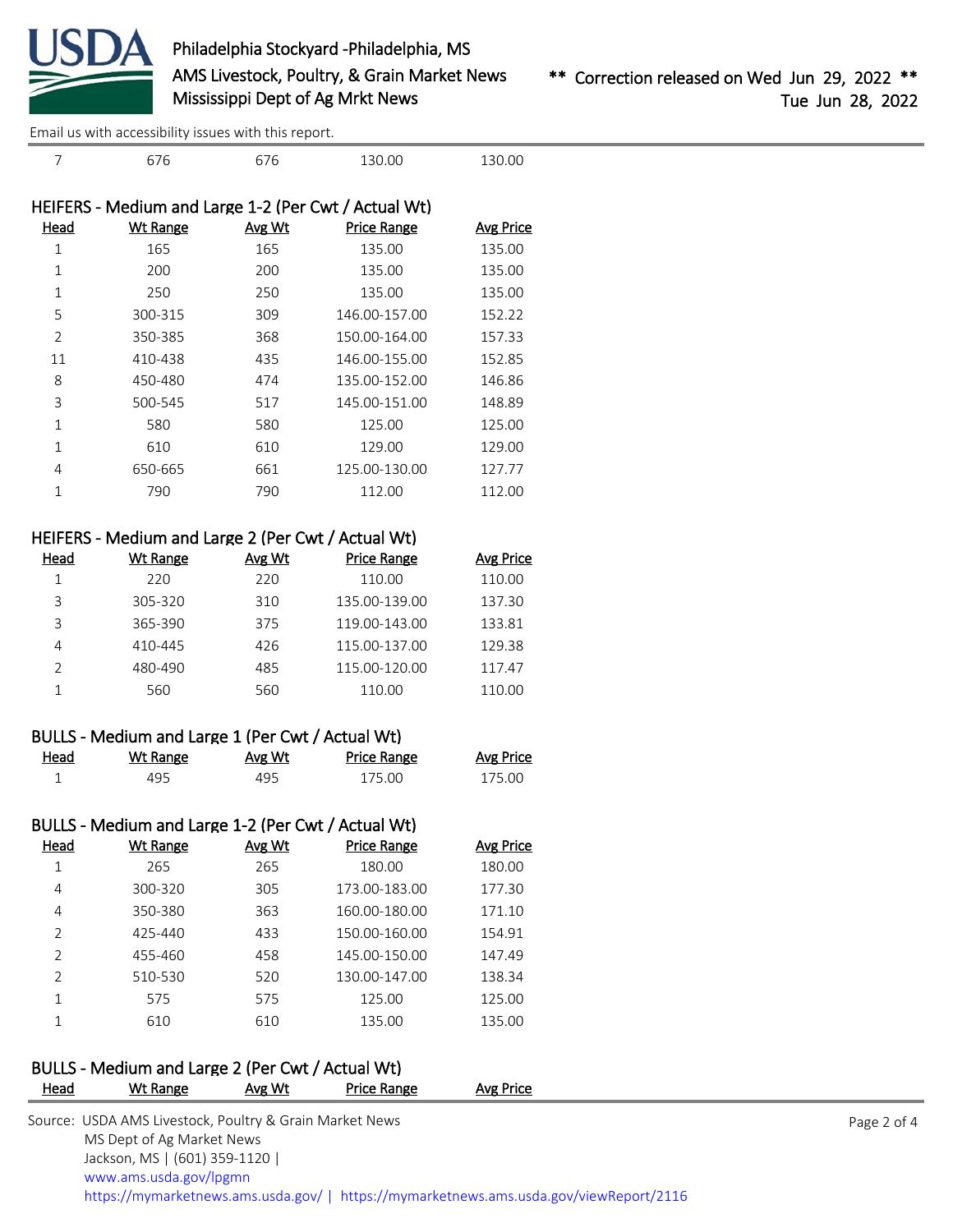

## Philadelphia Stockyard -Philadelphia, MS AMS Livestock, Poultry, & Grain Market News Mississippi Dept of Ag Mrkt News

[Email us with accessibility issues with this report.](mailto:mars@ams.usda.gov?subject=508%20issue)

| 250                     | 250 | 150.00 | 150.00 |  |
|-------------------------|-----|--------|--------|--|
| 395                     | 395 | 159.00 | 159.00 |  |
| 465                     | 465 | 125.00 | 125.00 |  |
| 515                     | 515 | 110.00 | 110.00 |  |
| 605                     | 605 | 130.00 | 130.00 |  |
| <b>SLAUGHTER CATTLE</b> |     |        |        |  |

|                |                                   | COWS - Breaker 75-80% (Per Cwt / Actual Wt)             |                    |                    |                  |
|----------------|-----------------------------------|---------------------------------------------------------|--------------------|--------------------|------------------|
| Head           | <b>Wt Range</b>                   | Avg Wt                                                  | <b>Price Range</b> | <b>Avg Price</b>   | <b>Dressing</b>  |
| $\mathbf{1}$   | 1460                              | 1460                                                    | 71.50              | 71.50              | Average          |
|                |                                   | COWS - Boner 80-85% (Per Cwt / Actual Wt)               |                    |                    |                  |
| Head           | <b>Wt Range</b>                   | Avg Wt                                                  | <b>Price Range</b> | <b>Avg Price</b>   | <b>Dressing</b>  |
| 20             | 1040-1490                         | 1267                                                    | 72.00-86.50        | 80.15              | Average          |
|                |                                   | COWS - Lean 85-90% (Per Cwt / Actual Wt)                |                    |                    |                  |
| Head           | <b>Wt Range</b>                   | Avg Wt                                                  | <b>Price Range</b> | <b>Avg Price</b>   | <b>Dressing</b>  |
| 10             | 915-1435                          | 1094                                                    | 40.00-70.00        | 59.22              | Average          |
| $\overline{2}$ | 960-975                           | 968                                                     | 35.00              | 35.00              | Low Light Weight |
| $\mathbf{1}$   | 1045                              | 1045                                                    | 25.50              | 25.50              | Very Low         |
|                | BULLS - 1 (Per Cwt / Actual Wt)   |                                                         |                    |                    |                  |
| Head           | <b>Wt Range</b>                   |                                                         | <b>Price Range</b> | <b>Avg Price</b>   | <b>Dressing</b>  |
| $\overline{4}$ | 1405-1710                         | <b>Avg Wt</b><br>1574                                   | 105.00-115.00      | 110.16             | Average          |
|                |                                   |                                                         |                    |                    |                  |
|                | BULLS - 1-2 (Per Cwt / Actual Wt) |                                                         |                    |                    |                  |
| Head           | <b>Wt Range</b>                   | Avg Wt                                                  | <b>Price Range</b> | <b>Avg Price</b>   | <b>Dressing</b>  |
| $\overline{2}$ | 1365-1510                         | 1438                                                    | 85.00-97.50        | 90.93              | Average          |
|                | BULLS - 1-3 (Per Cwt / Actual Wt) |                                                         |                    |                    |                  |
| Head           | <b>Wt Range</b>                   | Avg Wt                                                  | <b>Price Range</b> | <b>Avg Price</b>   | <b>Dressing</b>  |
| $\mathbf{1}$   | 1260                              | 1260                                                    | 77.00              | 77.00              | Average          |
|                | <b>REPLACEMENT CATTLE</b>         |                                                         |                    |                    |                  |
|                |                                   |                                                         |                    |                    |                  |
|                |                                   | BRED COWS - Medium and Large 1-2 (Per Unit / Actual Wt) |                    |                    |                  |
| <u>Age</u>     | <b>Stage</b>                      | <b>Wt Range</b><br>Head                                 | Avg Wt             | <b>Price Range</b> | <b>Avg Price</b> |
| $2 - 4$        | T <sub>2</sub>                    | $\mathbf{1}$<br>950                                     | 950                | 940.00             | 940.00           |
| $2 - 4$        | T <sub>3</sub>                    | 1<br>790                                                | 790                | 890.00             | 890.00           |

### BRED HEIFERS - Medium and Large 1-2 (Per Unit / Actual Wt)

| <u>Age</u> | <b>Stage</b> | Head | Wt Range | Avg Wt | <b>Price Range</b> | <b>Avg Price</b> |
|------------|--------------|------|----------|--------|--------------------|------------------|
|            |              |      | 1155     | 1155   | 1010.00            | 1010.00          |